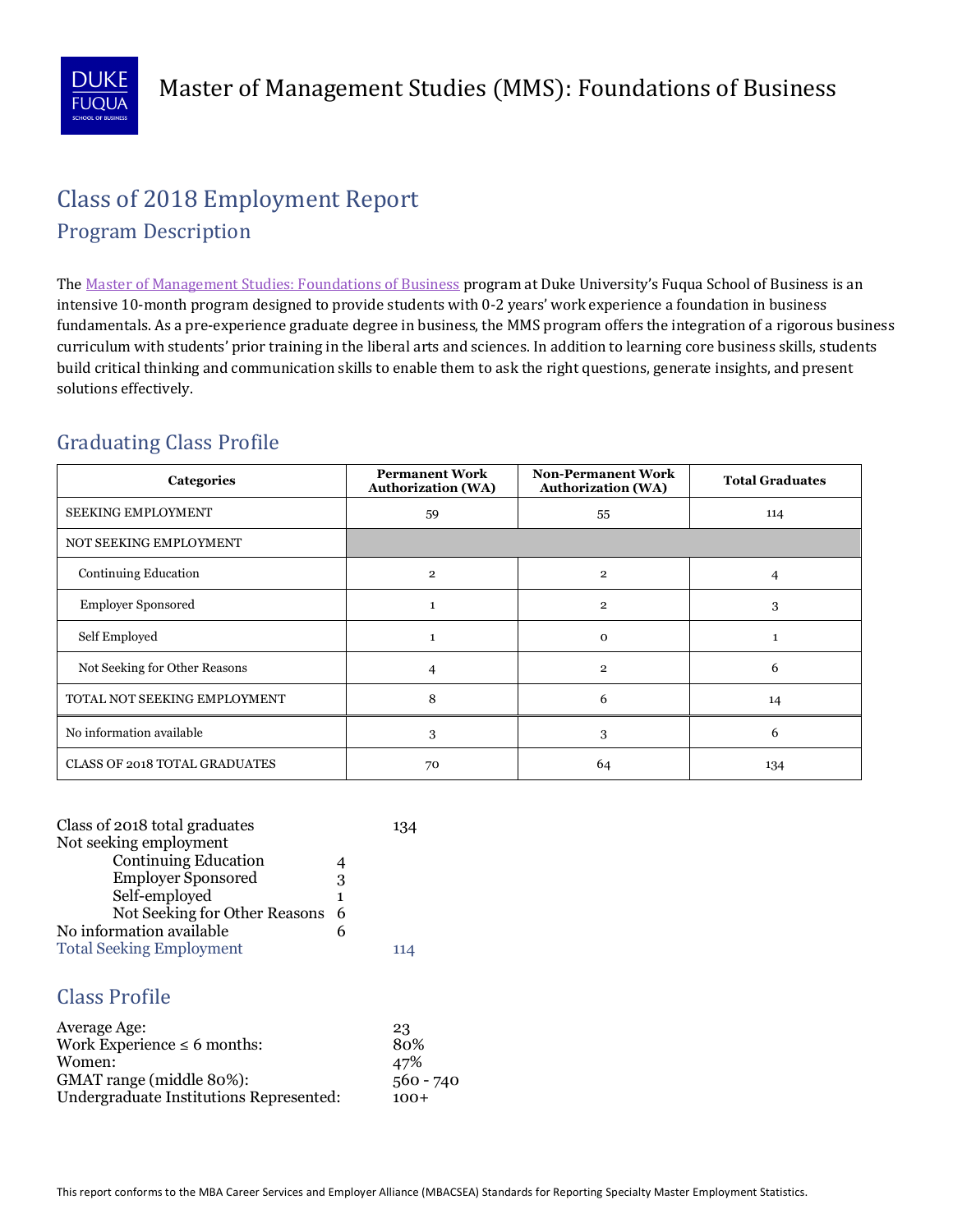

## Employment Statistics – Timing of Job Acceptances1

|                        | <b>Total Seeking</b><br>Employment | By Graduation<br>Full-Time<br>Short-Term |     |                | Between Graduation and Six<br><b>Months Post Graduation</b><br>Full-Time<br>Short-Term |    |     |                | <b>Total Accepted Six Months</b><br><b>Post Graduation</b> |     |     |
|------------------------|------------------------------------|------------------------------------------|-----|----------------|----------------------------------------------------------------------------------------|----|-----|----------------|------------------------------------------------------------|-----|-----|
|                        | #                                  | #                                        | %   | #              | %                                                                                      | #  | %   | #              | %                                                          | #   |     |
| Permanent WA           | 59                                 | 37                                       | 63% | $\mathbf{1}$   | $2\%$                                                                                  | 18 | 31% | $\overline{2}$ | 3%                                                         | 58  |     |
| Non Perm WA            | 55                                 | 11                                       | 20% | $\overline{4}$ | 7%                                                                                     | 21 | 38% | 12             | 22%                                                        | 48  | 93% |
| <b>TOTAL GRADUATES</b> | 114                                | 48                                       | 42% | 5              | 4%                                                                                     | 39 | 34% | 14             | 12%                                                        | 106 |     |

Primary Source of Full-Time Job Acceptances (School-facilitated and Graduate-facilitated)

33%

67%

of accepted full-time job offers, or 29 jobs, were Fuqua-facilitated. These jobs were found through alumni connections, campus interviews or job postings, or due to other introductions or events.

of accepted full-time job offers, or 58 jobs, were Graduate-facilitated. These jobs were found through networking, internet searches, job postings, third-party recruiters, or other avenues.

| <b>BASE SALARY</b>                  | #<br>Reporting | %<br>Reporting | Mean     | Median   | $50th$ to $75th$<br>Percentile | Low      | High      |
|-------------------------------------|----------------|----------------|----------|----------|--------------------------------|----------|-----------|
| <b>Permanent Work Authorization</b> | 44             | 80%            | \$67,580 | \$70,000 | \$70,000-<br>\$73,875          | \$30,000 | \$100,000 |
| Non-Permanent Work<br>Authorization | 21             | 66%            | \$53,630 | \$50,000 | $$50,000-$<br>\$62,000         | \$26,000 | \$91,000  |
| <b>Total Graduates</b>              | 65             | 75%            | \$63,073 | \$65,000 | \$65,000-<br>\$72,500          | \$26,000 | \$100,000 |

# Full-time Offer Salary Report

All salaries reported in USD, regardless of job location.

<sup>1</sup> Job offer date and job acceptance date the same for almost all candidates, so only job acceptance date reported.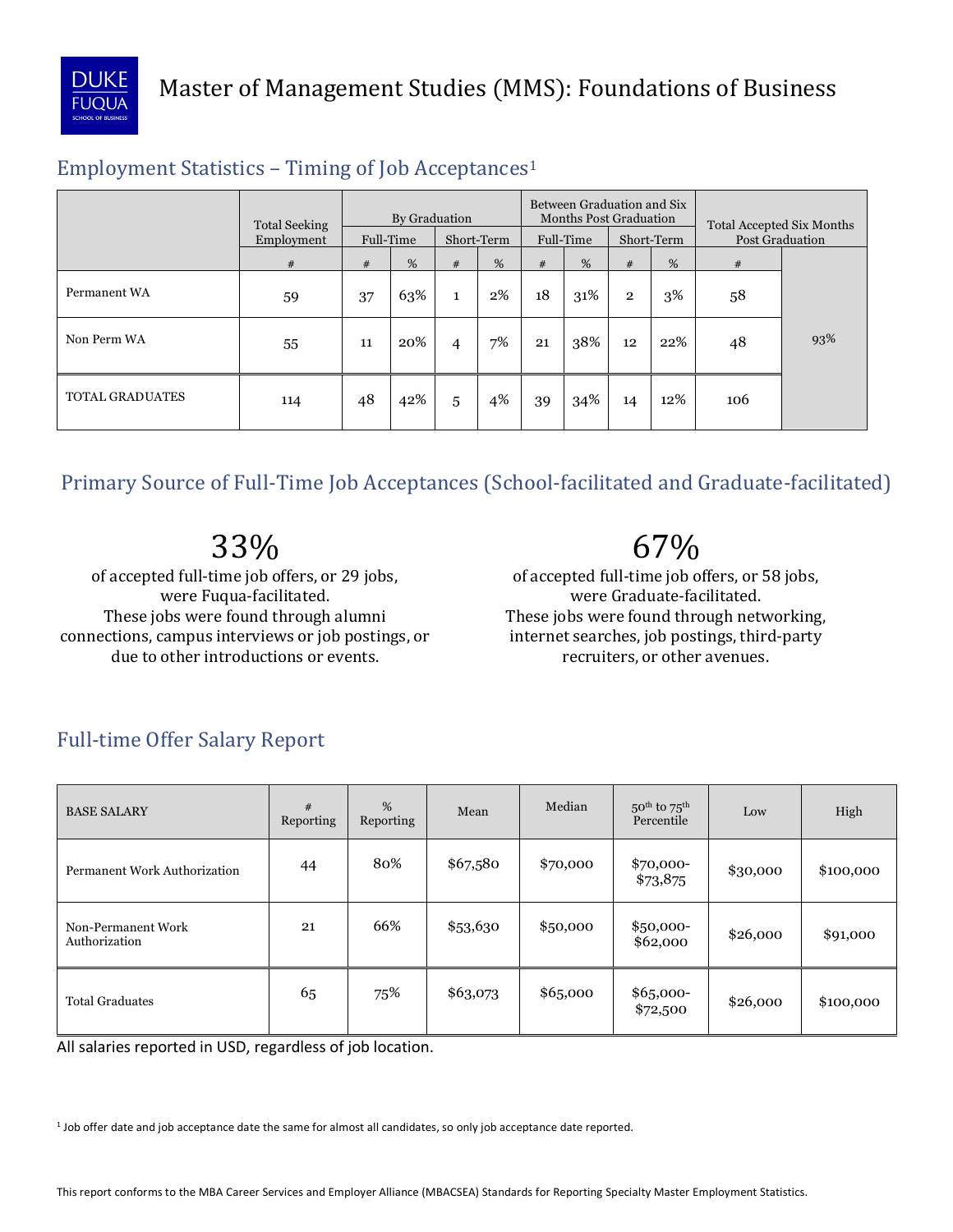

#### MMS Employment by Geography

US: Northeast (35│33%) - Mid-Atlantic (7│7%) - South (29│27%) - Midwest (5│5%) - West (10│10%)

Abroad: Asia (13│12%) – Europe (4│4%) - Canada (2│2%) – Central America (1│<1%)

## Employers hiring at least one Duke MMS for a full-time role in 2017 – 2018

Bridgewater Associates, Inc.\* Ernst & Young<sup>§</sup> EVA Airways Corp\* EXL Service\* PPDai<sup>§</sup>

AlphaSights<sup>§</sup> Fresh Digital Group\* Robert W. Baird & Co. Amenity Analytics\* The Seneral Motors Company The Roland Berger<sup>§</sup> American Logistics Company GLG Government Company Sageworks B Riley FBR **Guggenheim Partners, LLC** Silver State ACO Interline Brands, Inc. Copa Airlines<sup>§</sup> 1992 Lawrence National Centre for Policy<sup>§</sup> Tiger Express Fuel CoreTrust **Collect CoreTrust** Lincoln Financial Group **TN Capital Advisors** Deloitte Financial Advisory Services\* McKinsey & Company<sup>\*§</sup> Tyson Ventures Dough Life<sup>§</sup> The Meltwater Group <sup>§</sup> The Meltwater Group Equation CDBS Securities LLC Empire Capital Holdings **Merrill Lynch<sup>\*</sup>** Merrill Lynch<sup>\*</sup> Valley Health Empire Global Ventures\* The Morgan Stanley Controllery Construction Virgin Pulse Eurasian Resource Group<sup>§</sup> Thilips Volcano New Your Americano Wedding Wire Accenture LLP **EXXONMObil Corporation**<sup>§</sup> PWC (PricewaterhouseCoopers LLP) Adivo Associates\* The Second Contract Report of Partners and Adivo Associates Associates Adivo Associates Allscripts **Fred's Inc.** Fred's Inc. The Babobank Aura Frames\* Goldman Sachs§ Silbo BlackRock Guggenheim Securities Slack§ HSBC Bank, North America Southern Glazer Wine & Spirits Brooklyn Nets **Informatica** Tasti Inc<sup>\*</sup> BTIG **Interline Brands, Inc.** The McLean Group, LLC Capital One Capital One Capital One Jet.com Capital One The Mercatus Center\* Oracle Corporation **Walmart**  $PingAn<sup>§</sup>$  2hongAn Insurance<sup>§</sup>

\* Hired student without work authorization

§ Job location outside the U.S.